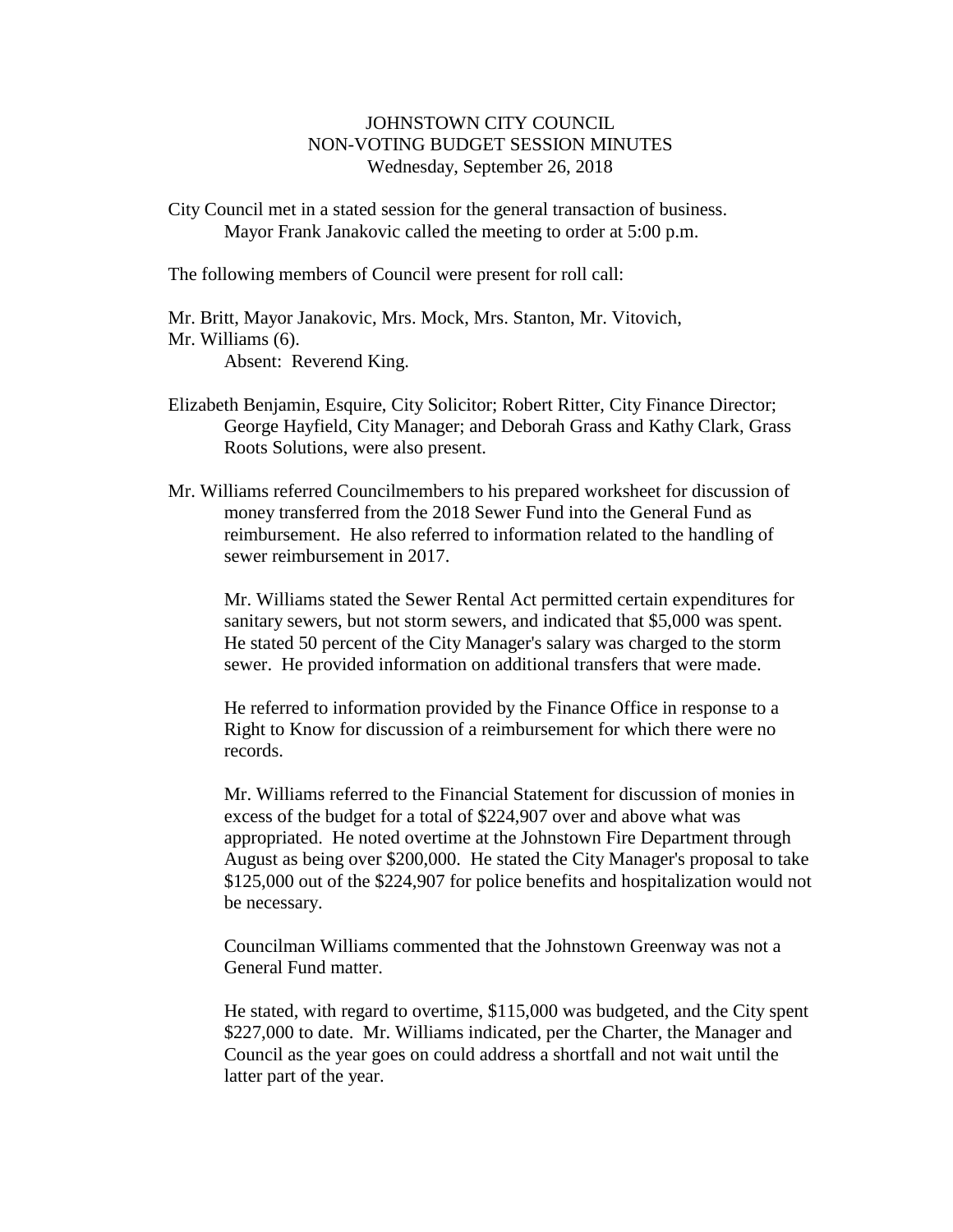Wednesday, September 26, 2018 Stated Meeting, continued 2 of 3

> The pension fund debt was discussed. Mayor Janakovic commented that 40 percent of the budget was dedicated to healthcare and retirees. Mrs. Mock commented that, if there would be a shortfall in millage, other means of revenue have to fill the gap. There was further discussion concerning the monies transferred.

Mr. Williams suggested a receivership process to assist with the City's financial situation. There was further discussion about this process.

He suggested that Council correct the three amendments passed without a public hearing and advertising, including a review of the UDAG amendment. The ordinance will be reviewed and discussed further at the October 10, 2018 meeting.

- Robert Ritter, Finance Director, referred to information summarizing revenues and expenses related to the 2019 budget projections. He stated revenues were kept the same as the previous year and expenses were reduced through attrition of employees and nonreplacement of those employees. The City's required pension payment will increase \$650,000 from the previous budget. Mr. Ritter indicated that \$50,000 was added to other departments in the General Fund for demolition expenses. He noted the sewer fund amount for 2019 was \$490,000. Councilmembers questioned Mr. Ritter regarding the information.
- Mayor Janakovic recommend that at the point the sewage treatment plant would be sold that the City should reduce the MMO pension obligation, which had not occurred when the plant was previously sold. There was further discussion regarding the matter.
- Mr. Ritter stated the revenue budget was \$1,020,000 short to cover expenses, but there was enough to cover 2019. He also stated the City "can't keep functioning like that."
- Mayor Janakovic asked Mr. Ritter to discuss the options available to increase revenue other than raising taxes. Mr. Ritter suggested bringing in additional businesses, conducting building inspections for landlords, and increasing deed transfer and building permits fees. It was noted rental inspections were conducted in the past but were stopped. Mrs. Mock suggested the fire department conduct the inspections. Mrs. Stanton stated the codes officers should also perform the task.
- Ms. Grass also offered recommendations for generating additional revenue, such as increasing deed transfer taxes. Mrs. Mock suggested revenue could be generated if the City had its own impound lot. The City Manager explained